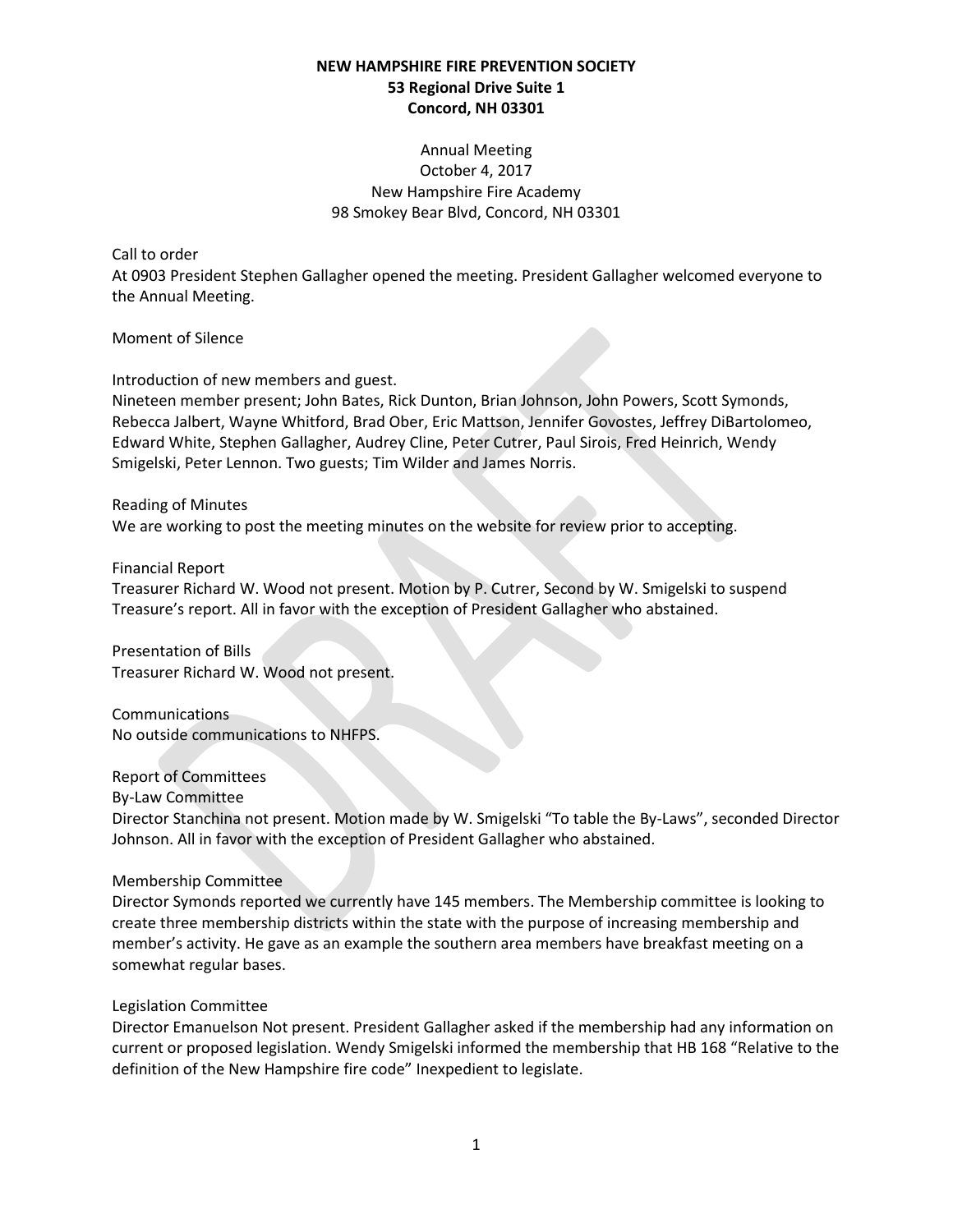## Training Committee

Rick Dunton is currently working on the 2018 Training Schedule. It should be available in two weeks. We will be sponsoring IAAI direct delivery classes, ICC direct delivery, Phil Ackland, and more. As of January 1<sup>st</sup> we will be an ICC Preferred Provider. This will allow all of our training to receive ICC credit.

### Communications/ Public Relations

Director Johnson reported he will be meeting with Cornerstone later this month or next month to learn how to update the website.

### NFPA & ICC report.

Director Cutrer reported that NFPA 70E is becoming an important standard for industry. NFPA has developed a number of new certifications; including Certified Emergency Power Systems Specialist (CEPSS) for Facility Managers, Certified Emergency Power Systems Specialist (CEPSS-HC) for Health Care Facility Managers, Certified Fire Alarm ITM Specialist (CFAITMS) for Facility Managers. NFPA is also looking to update the exam or Certified Fire Protection Specialist (CFPS). The ICC is moving to ProBoard accreditation.

## Fire Commission/ NH Committee of Merit

Peter Lennon reported that the NFPA 1033, Professional Qualifications for Fire Investigator curriculum has been approved the first class will be in October 2018. This year's Aubrey G. Robinson Award was not able to attend the Committee of Merit awards night. They will be presented the award next year. If you have any additional nominations for Aubrey G. Robinson Award for next year please forward them to the Board of Directors. The Aubrey G. Robinson Award is given by the NHFPS and awarded at the committee of Merit awards night. The Aubrey G. Robinson Award is given to an individual that has shown an outstanding dedication and support well above normal duties of the job in the field of fire prevention. This individual has effectively reduced injury and or death by their work within public education, code enforcement or code development

## Presidents' Report

President Gallagher announced the resignation of Director Toomey. The New Hampshire Fire Sprinkler Coalition's fire cell display will at Rochester Fire Safety Festival on October 14<sup>th</sup>. The next New Hampshire Fire Sprinkler Coalition will be on December 6<sup>th</sup> at the NH Fire Marshall's office. President Gallagher reminded that both Director Helen Burke and Director Edward White resigned from the Board of Directors this year; he thanked both of them for their many years of dedicated service to the organization.

Good and Welfare of the Society None

## Old Business

President Gallagher reminded the membership that as a result of Director Burke and Director White's resignation there were two vacant director positions as well as the Secretary and  $2<sup>nd</sup>$  Vice President position's vacant. Both terms end December 31, 2017. President Gallagher has temporally filled the two open positions with Fred Heinrich becoming the Secretary and Riley Stanchina becoming the 2<sup>nd</sup> Vice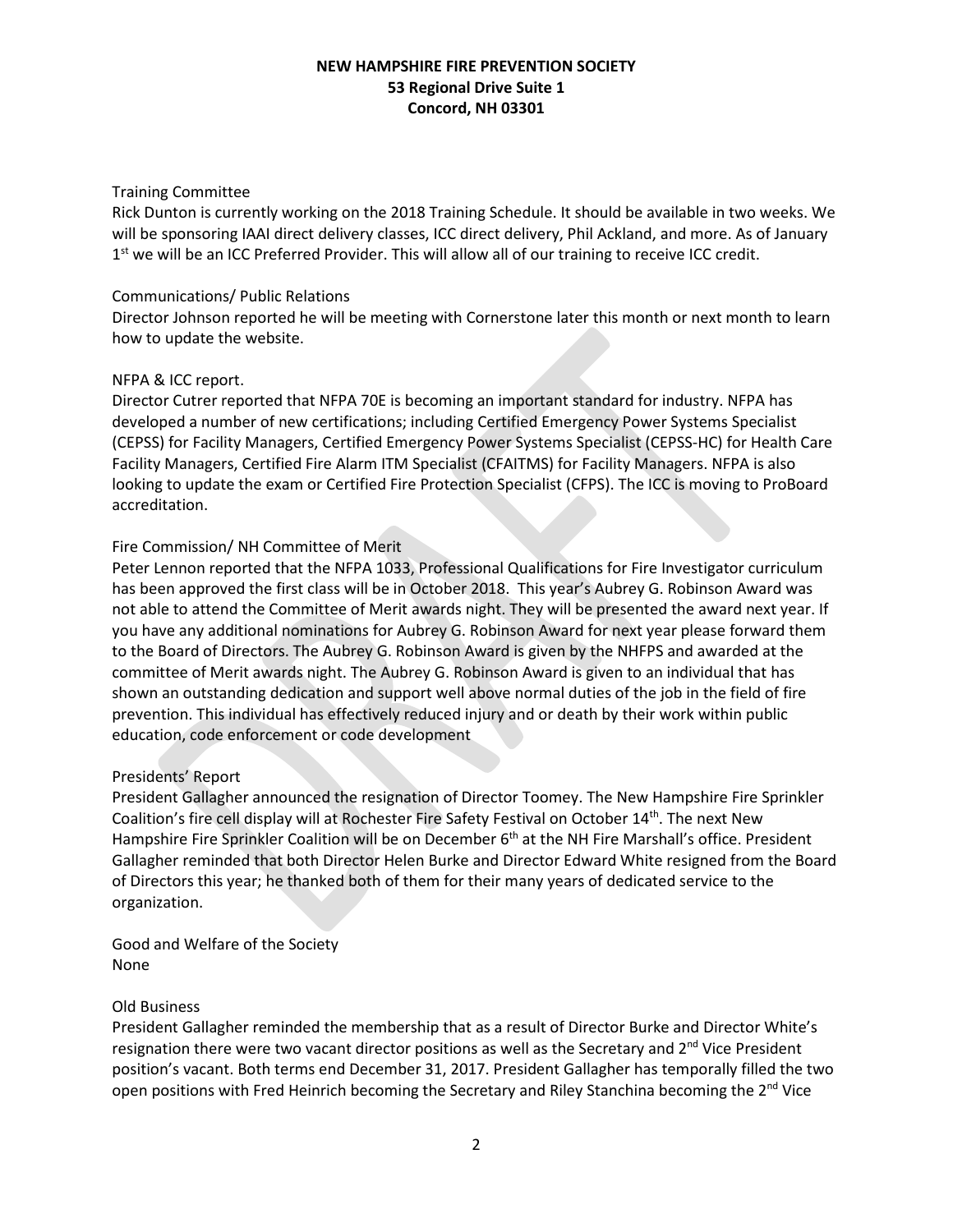President. The position vacated by Director Toomey is still vacant and needs to be filled. Director Toomey's term expires December 31, 2019. Director Toomey had recommended Paul Sirois.

Director Cutrer made a motion "To nominate Fred Heinrich to a term ending December 31<sup>st</sup> 2017, Riley Stanchina to a term ending December 31<sup>st</sup> 2017, and Paul Sirois to a term ending December 31<sup>st</sup> 2019, as directors", second by A. Cline. The motion was moved by R. Jalbert. All in favor with the exception of President Gallagher who abstained.

Wendy Smigelski made a motion "To nominate Director Heinrich to the Secretary position and Director Stanchina to 2nd Vice President", seconded by Director Sirois. The motion was moved by Director Johnson. All in favor with the exception of President Gallagher who abstained.

### New Business

President Gallagher explained there are four Board of Director positions up for reelection this year. Nominations were open to fill four Board of Director positions with terms ending December 31, 2020. During the July 18<sup>th</sup> Long Range Strategic Planning Meeting the following members were nominated; S. Gallagher, C. Roediger, F. Heinrich, and R. Stanchina. President Gallagher asked the membership if there were any additional nominations. No motions were made. President Gallagher closed nominations.

President Gallagher opened elections for the Board of Directors. Peter Lennon made a motion to "elect S. Gallagher, C. Roediger, F. Heinrich, and R. Stanchina to the Board of Directors with a term ending December 31<sup>st</sup> 2020." The motion was moved Director Dunton. All in favor with the exception of President Gallagher who abstained.

President Gallagher explained that all officer positions were one year terms and candidates must be member of the Board of Directors. President Gallagher opened nominations for officers of the Board of Directors. Wendy Smigelski nominated Director Gallagher for President, Director Roediger for 1st Vice President, Director Stamchina for 2<sup>nd</sup> Vice President, Director Wood as Treasurer, and Director Heinrich as Secretary. No other nominations were made. President Gallagher closed nominations.

President Gallagher opened elections for officer of the Board of Directors. Wendy Smigelski made a motion "To elect Director Gallagher for President, Director Roediger for 1st Vice President, Director Stamchina for 2nd Vice President, Director Wood as Treasurer, and Director Heinrich as Secretary", Second by Director Sirois. The motion was moved Director Cutrer. All in favor with the exception of President Gallagher who abstained.

Director Symonds explained that the current website does not allow for online purchasing of merchandise. Since we have no other fundraisers scheduled this would be a great way of making some money while providing merchandise to the members. Ed White asked if this would be limited to members. Director Symonds explained we can have a both a public and members only section. Director Symonds made a motion "to allow the Board of Director to approve the purchase of software to create an online store for our website." The motion was seconded by Peter Lennon. The motion was moved Director Cutrer. All in favor with the exception of President Gallagher who abstained.

Director Dunton explained that currently Cornerstone maintains or membership and renewal process. If we became an IAAI Enhanced Chapter they could maintain or membership and renewal process for